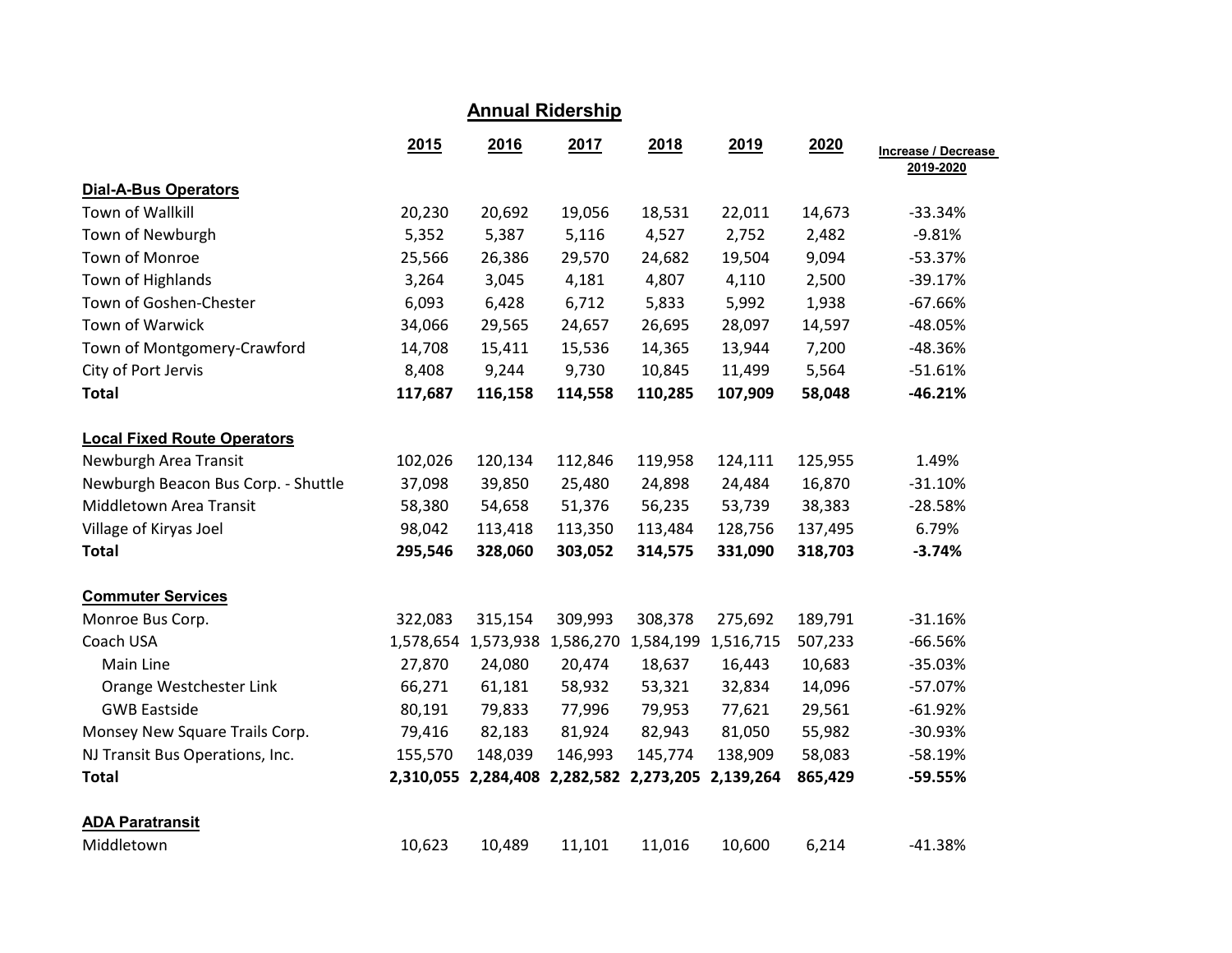| Newburgh                      | 14.837 | 15.356 | 16.343                                                      | 14.170 | 13.647 | 9.046  | -33.71%    |
|-------------------------------|--------|--------|-------------------------------------------------------------|--------|--------|--------|------------|
| Monroe                        |        |        | 70                                                          | 161    | 811    | 305    | -62.39%    |
| <b>Total</b>                  | 25.460 | 25.845 | 27.514                                                      | 25.347 | 25.058 | 15.565 | $-37.88\%$ |
|                               |        |        |                                                             |        |        |        |            |
| <b>Total Annual Ridership</b> |        |        | 2,748,748 2,754,471 2,727,706 2,723,412 2,603,321 1,257,745 |        |        |        | -51.69%    |

## Annual Revenue Miles

|                                    | 2015      | 2016      | 2017      | 2018      | <u>2019</u> | 2020      | Increase / Decrease<br>2019-2020 |
|------------------------------------|-----------|-----------|-----------|-----------|-------------|-----------|----------------------------------|
| <b>Dial-A-Bus Operators</b>        |           |           |           |           |             |           |                                  |
| Town of Wallkill                   | 91,809    | 89,972    | 78,741    | 82,392    | 97,125      | 68,468    | $-29.51%$                        |
| Town of Newburgh                   | 33,321    | 32,562    | 33,586    | 33,833    | 18,122      | 20,659    | 14.00%                           |
| Town of Monroe                     | 93,352    | 82,374    | 128,791   | 88,879    | 77,740      | 41,713    | $-46.34%$                        |
| Town of Highlands                  | 11,170    | 9,958     | 12,266    | 13,799    | 11,259      | 7,495     | $-33.43%$                        |
| Towns of Goshen-Chester            | 34,441    | 36,673    | 38,588    | 35,519    | 36,627      | 11,899    | $-67.51%$                        |
| Town of Warwick                    | 131,240   | 116,351   | 101,527   | 110,175   | 120,647     | 78,430    | $-34.99%$                        |
| Towns of Montgomery-Crawford       | 72,700    | 74,933    | 73,885    | 76,615    | 70,868      | 40,764    | $-42.48%$                        |
| City of Port Jervis                | 24,616    | 27,816    | 27,285    | 24,714    | 26,398      | 11,223    | $-57.49%$                        |
| <b>Total</b>                       | 492,649   | 470,639   | 494,669   | 465,926   | 458,786     | 280,651   | $-38.83%$                        |
| <b>Local Fixed Route Operators</b> |           |           |           |           |             |           |                                  |
| Newburgh Area Transit              | 178,440   | 178,758   | 175,865   | 172,545   | 171,184     | 177,001   | 3.40%                            |
| Newburgh Beacon Shuttle            | 119,070   | 126,325   | 121,158   | 117,499   | 116,427     | 114,429   | $-1.72%$                         |
| Middletown Area Transit            | 72,843    | 74,072    | 72,831    | 98,647    | 85,565      | 85,101    | $-0.54%$                         |
| Village of Kiryas Joel             | 85,211    | 89,602    | 84,700    | 84,718    | 88,121      | 146,592   | 66.35%                           |
| <b>Total</b>                       | 455,564   | 468,757   | 454,554   | 473,409   | 461,297     | 523,123   | 13.40%                           |
| <b>Commuter Services</b>           |           |           |           |           |             |           |                                  |
| Monroe Bus Corp.                   | 683,333   | 702,626   | 679,571   | 670,872   | 631,791     | 432,181   | $-31.59%$                        |
| Coach USA                          | 3,071,709 | 3,134,274 | 3,118,228 | 3,131,694 | 3,072,447   | 1,326,005 | $-56.84%$                        |
| Main Line                          | 130,870   | 131,600   | 130,870   | 131,247   | 131,247     | 136,798   | 4.23%                            |
| Orange Westchester Link            | 241,237   | 233,157   | 163,769   | 164,241   | 164,241     | 157,563   | $-4.07%$                         |
| <b>GWB Eastside</b>                | 249,552   | 259,113   | 270,348   | 260,616   | 250,272     | 129,200   | -48.38%                          |